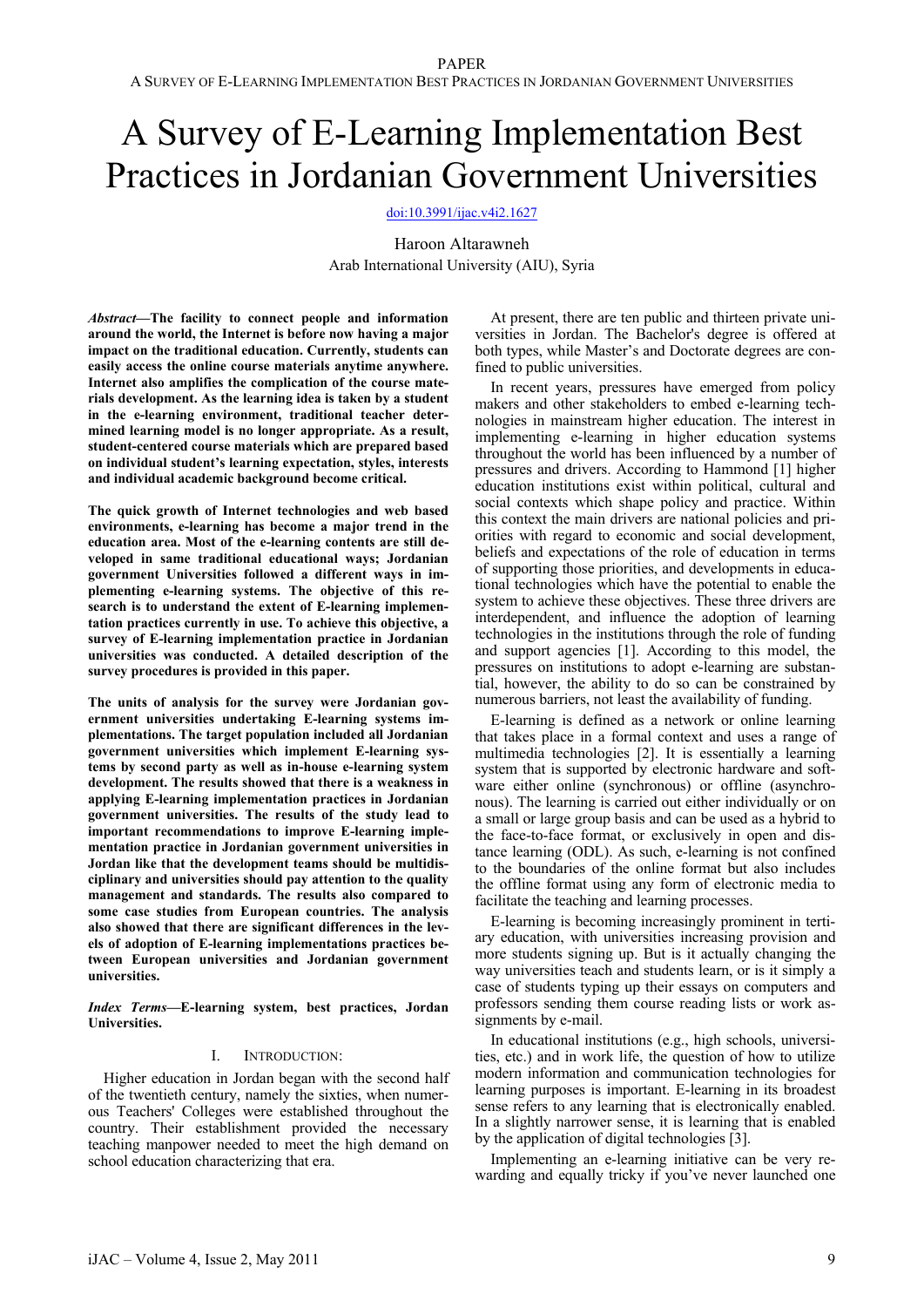before. There are myriad decisions to be made and important considerations to be built into the implementation action plan. The greatest determinant of success can be summed up in two words: Be prepared.

As defined by the American Society for Training and Development (ASTD), e-learning "covers a wide set of applications and processes, such as Web-based learning, computer-based learning, virtual classrooms, and digital collaborations". In the context of this study e-learning is defined as Internet based learning that is focused on the delivery of content (text, audio, video, animation, simulation) in a training format. Each stage of the e-learning process requires thoughtful analysis and investigation of how to use the Internet's potential in concert with instructional design principles and issues important to various dimensions of the e-learning environment. Therefore, institutions and individuals venturing into e-learning initiatives should explore the requirements necessary to create a successful e-learning experience. This is exactly the area where this study can be a helpful too [4].

# II. SURVEY METHODOLOGY

The units of analysis for the survey were Jordanian government universities undertaking e-learning system. The target population included all Jordanian government universities which implement E-learning systems by second party as well as in-house e-learning system development.

Prior to the data collection, the survey instrument was pre-tested to enable clarification of constructs; to provide the means of operationalising selected constructs; and because pre-tests can be useful in qualitatively establishing the reliability, construct validity, and content validity of measure. In order to locate and correct weaknesses in the questionnaire, the questionnaire was pre-tested using face-to-face interviews with 20 random respondents. The selection of interviewees for these pre-tests was designed to obtain maximum feedback from respondents in various roles.

Prior to the pre-test, the following checklist was used to review the questionnaire instrument:

- Will the words be uniformly understood?
- Do the questions contain abbreviations or unconventional phrases?
- Are the questions too vague?
- Is the question too precise, biased or objectionable?
- Is it a double-barrel question?
- Does it have a double negative?
- Are the answer choices mutually exclusive?
- Has too much knowledge been assumed?
- Is the question technically accurate?
- Are the questions too cryptic?

During the pre-test, the respondents completed the questionnaire in the presence of the researcher, and identified any difficulties with interpretation of words or questions. As well as testing the reliability and construct validity, the pre-tests served as 'dry runs' for the final administration of the instrument.

The feedback was not adequate. So, some parts of the questionnaire were translated into Arabic Language (the mother tongue of respondents), and the pre-test was carried a second time.

The sample used consisted of ten university in Jordan. Universities were eligible for inclusion in the survey when they have had implemented e-learning systems during the last two years. The first section collects information on the respondent's background. This includes current position, past experience. The second section, entitled e-learning system implementation best practices, concentrates on the adoption of e-learning system implementation best practices by the respondent's university. These include organizational issues, standards and procedures, e-learning metrics, control of the development process, and tools and technology. The third section is interviews with faculty staff, project mangers, and developers. The objectives of the interviews were to recognize the reasons, problems and obstacles of the implementation process in selected universities.

# III. THE STATISTICAL ANALYSIS:

During the survey, we found inconsistency between universities with respect to the titles being given to elearning implementers. However, we found a number of similarities in the tasks implementers from different universities were responsible for during the life-cycle of an elearning system project.

#### *A. Respondents' Background:*

This section contains seven dimensions. Figure (1) shows the distribution of respondents by current position. The majority of the respondents were students and faculties' staff. The second highest ratio is Technical members (22%). project or team leaders constituted 17%, and mangers were 10%.



Figure 1. Current Position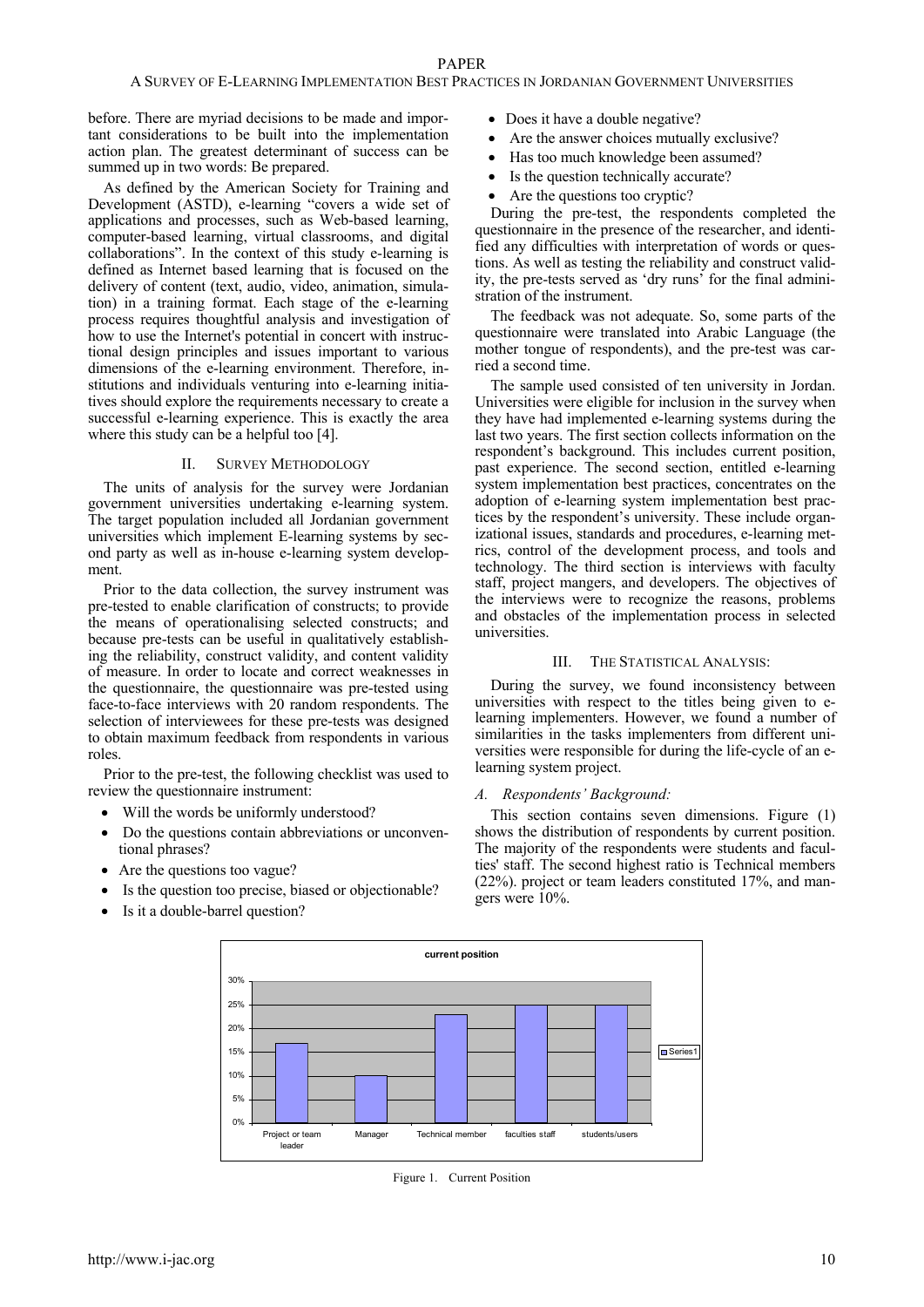With regard to the current work activities (see Figure 2); the highest ratio was for system requirement (38%). System content management got (16%). System Design was (15%). system test and integration was (12%). System Code and unit test was (10%). Software quality assurance got (5%), and lastly others  $4\%$ .

highest ratio (65%). The second group was the (6-10) years with 20 %, and the 11 years and above got 15 %.

Concerning the level of experience with e-learning development (see Figure 4), little knowledge of e-learning system development obtained 63 %, basic knowledge of e-learning system development 20%. Advanced knowledge of e-learning system development 10%, and lastly no knowledge of e-learning development 7%.

With regard to the years of experience in present organization (Figure 3), the group of 5 years and less got the



Figure 2. Activities



Figure 3. Experience in present university



Figure 4. Level of Experience with E-learning system development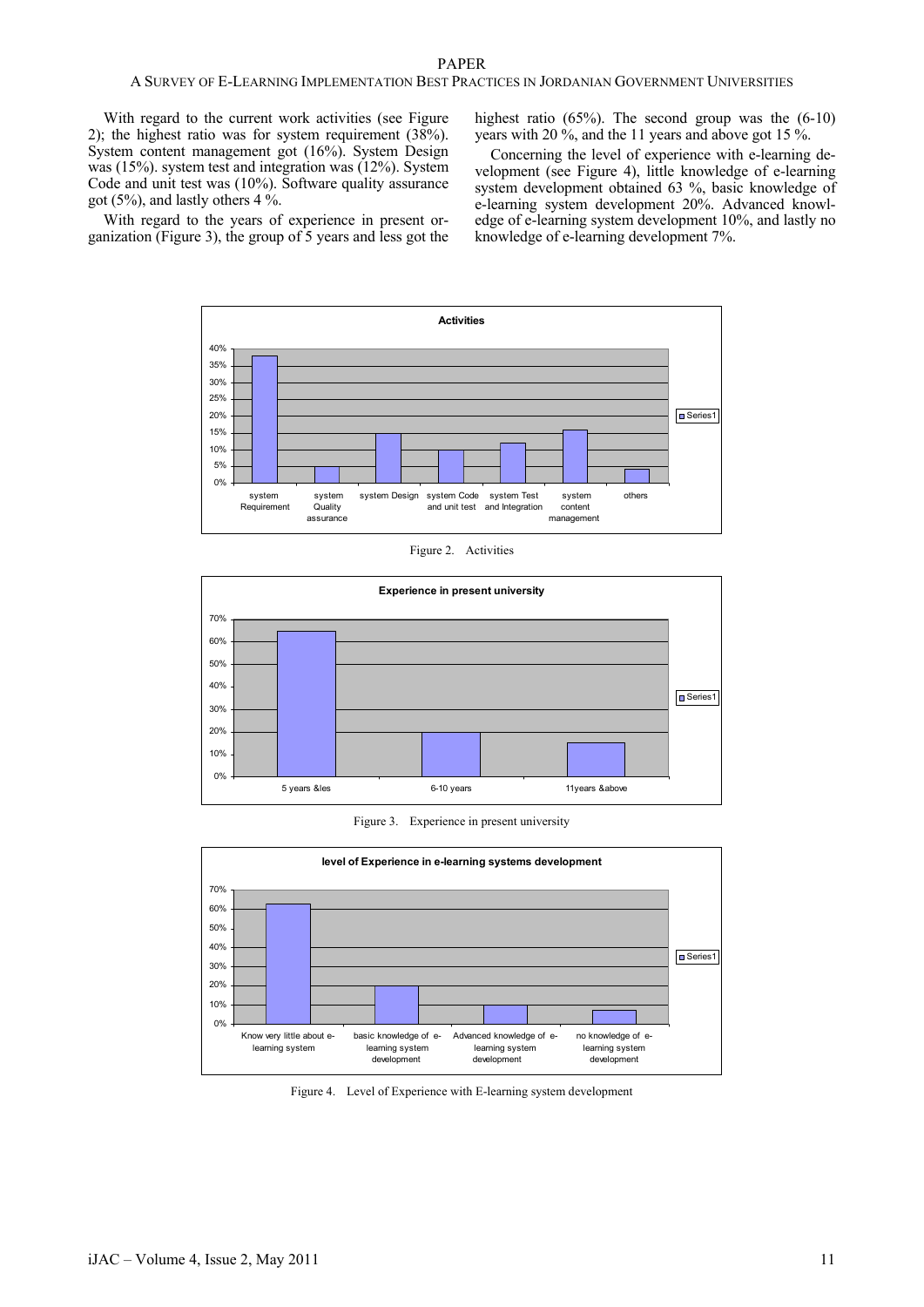# PAPER

# A SURVEY OF E-LEARNING IMPLEMENTATION BEST PRACTICES IN JORDANIAN GOVERNMENT UNIVERSITIES

Regarding the problems facing e-learning implementation(see Figure 5), Technical (the technology problem) got the highest ratio (80%), Administrative (organizational) got (70%), Cultural problems got (60%), Didactic/ pedagogical got (40%) , and lastly Legislative  $(30\%)$ .

Figure (6) shows the technical problems, where insufficient computer labs got the highest ratio (70%), the second highest ratio was the Non-proficient equipments (55%) , insufficient Band width got (40%), Hardwaresoftware incompatibility got (30%) , and lastly Internet Inaccessibility (20%)

Concerning the administrative problems see figure (7) , Insufficient funds to develop an e-learning system got the highest ratio (83%), The lack of e-learning strategies and politics (67%), The lack of clear, accessible communication channels (51%), The lack of interest regarding e-learning education (49%), and lastly The human resources strategy  $(43%).$ 



Figure 5. E-learning Problems



Figure 6. technical Problems



Figure 7. Administrative Problems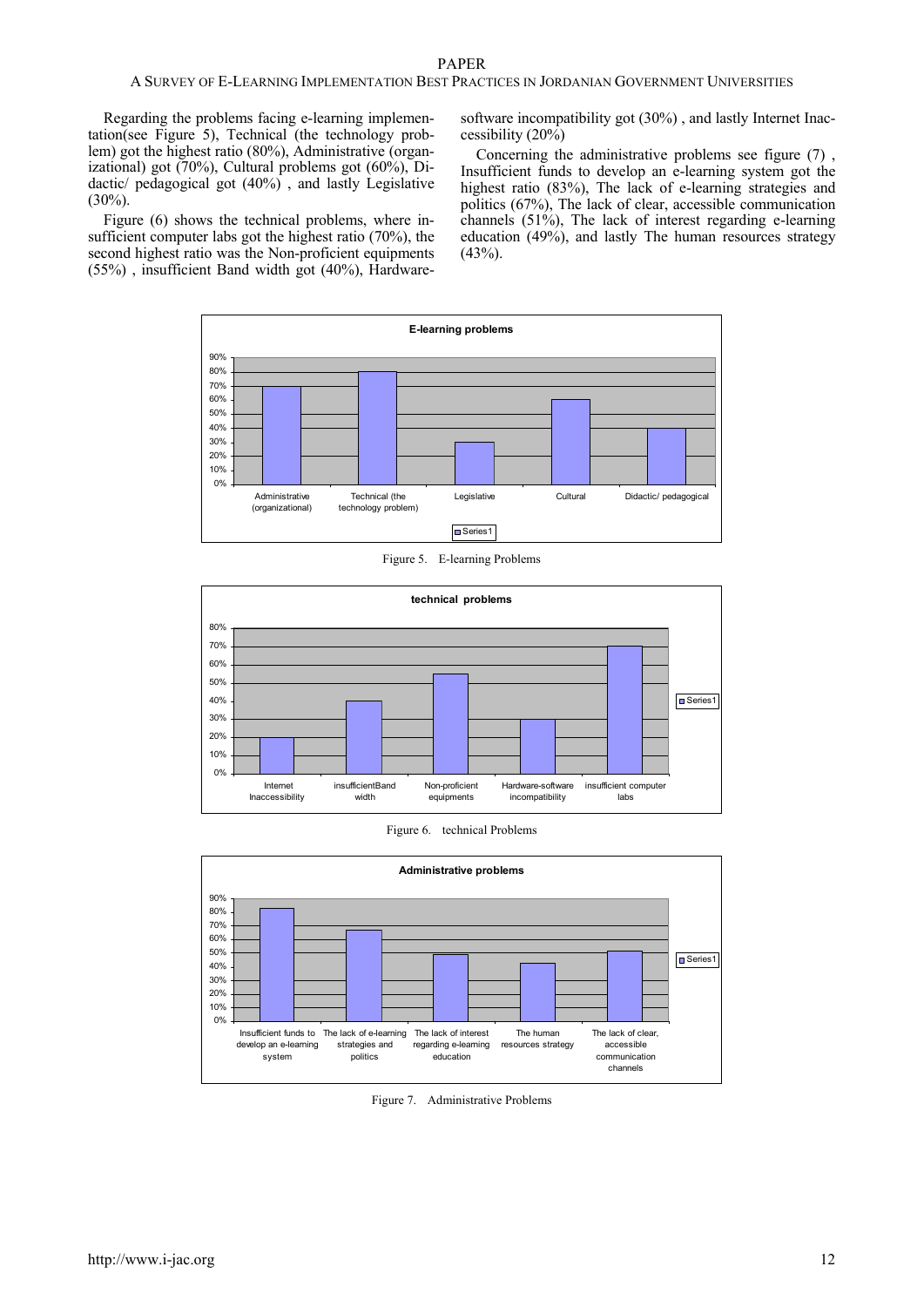### *B. Organizational Issues:*

This section contains eight questions. Figure (8) shows that most of the respondents have answered 'No' to most of the questions. The questions with the highest 'No' percentages were as follows:

(4) Is a change control function established for each elearning system project? The ratio of those who answered 'No' was 69%.

(5) Is there a required training program for all newlyappointed e-learning system managers which are designed to familiarize them with in-house e-learning project management procedures? The ratio of those who answered 'No' was 67%.

(1) Does each e-learning system have a nominated project manager? The ratio of those who answered 'No' was 65%.

(3) Does e-learning system Quality Assurance (eLQA) function exist within an independent reporting line from elearning system project management? Its ratio was 55%.

Finally, (8) Where other non-web resources are critical to the success of the project, is there a procedure for ensuring their availability according to plan? Its ratio was 37%.

# *C. Standards and Procedures:*

This section contains twelve questions. Figure (9) shows that most of the respondents have answered 'No' to most of the questions. The questions with the highest 'No' percentages were as follows:

(10) Are there procedures to ensure that the functionality, strengths, and weaknesses of the "system" which the e-learning system is replacing are formally reviewed? Its ratio was 70%.

(12) Is independent testing conducted by users (or appropriate representatives) under the guidance of e-learning Quality Assurance before any system or enhancement goes live? Its ratio was 65%.

(1) Do management formally assess the benefits, viability, and risk of each e-learning project prior to making contractual (or internal) commitments? Its ratio was 55%.

Finally, (4) for each project, are independent audits (such as inspections or walkthroughs) conducted for each major stage in the e-learning development process? Its ratio was 37%.



Figure 8. Organizational Issues



Figure 9. Standards and Procedures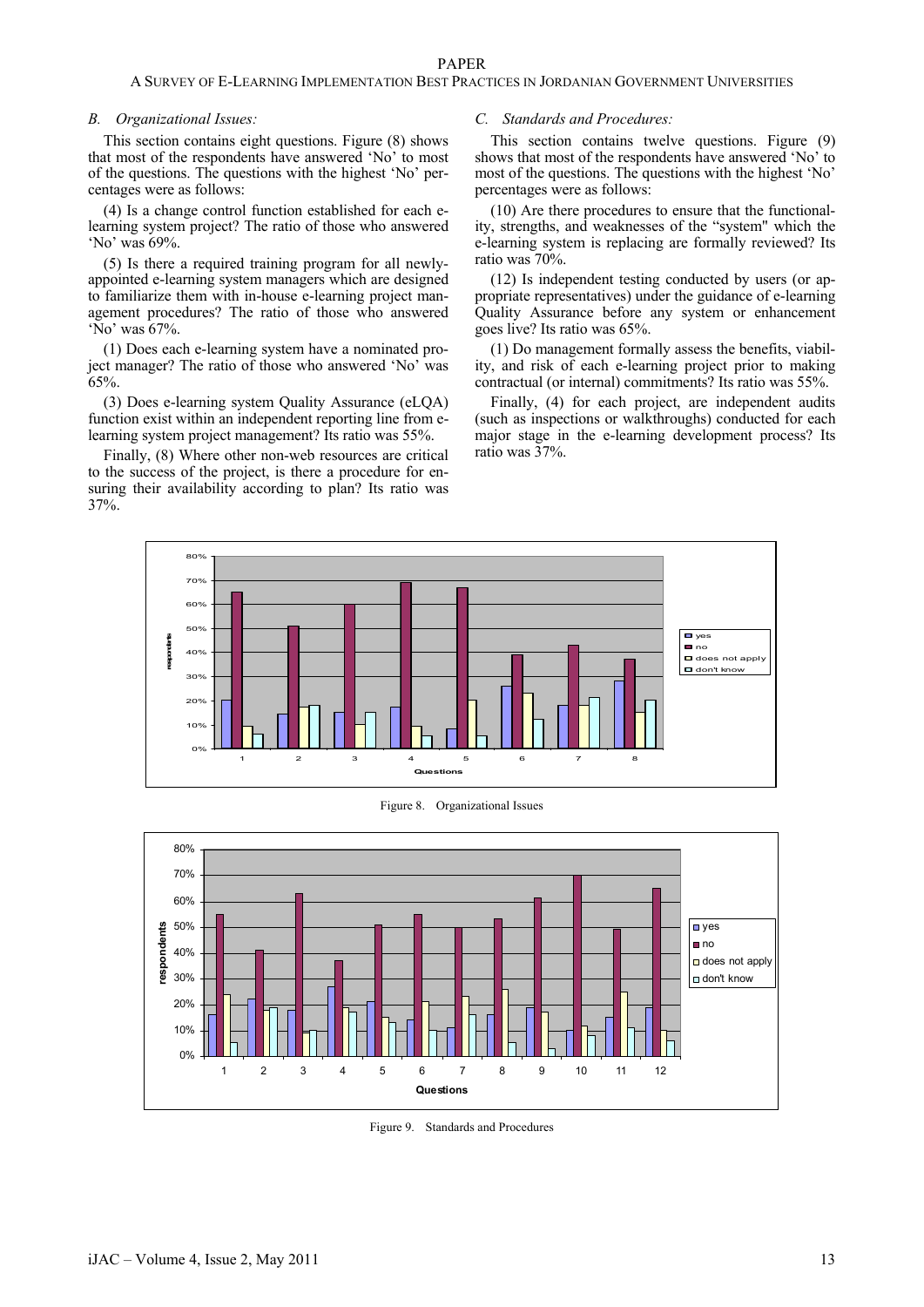# PAPER

# A SURVEY OF E-LEARNING IMPLEMENTATION BEST PRACTICES IN JORDANIAN GOVERNMENT UNIVERSITIES

#### *D. E-learning Metrics:*

This section contains eight questions. Figure (10) explicates that most of respondents have answered the questions with don't know. The questions with the highest 'Don't know' percentages were as follows:

(3) Are statistics on the sources of errors in e-learning code gathered and analyzed for their cause, detection and avoidance measures? Its ratio was 68%.

(7) Are post-implementation software problem reports logged and their resolution effectively tracked and analyzed? Its ratio was 60%.

(5) Is "earned value" project tracking used throughout the e-learning development process (actual versus planned deliverables analyses, designed, unit tested, system tested, acceptance tested over time) to monitor project progress? Its ratio was 58%.

Finally, (2) Are records of e-learning application size maintained for each e-learning application configuration item, over time, and fed-back into the estimating process? Its ratio was 50%.

# *E. Control of the Development Process:*

This section contains six questions. Figure (11) explicates that most of respondents have answered the questions with "No". The questions with the highest 'NO' percentages were as follows: (6) Do procedures exist to ensure that every required function is tested/verified? Its ratio was 71%. (1) Are estimates, schedules and subsequent changes produced only by the project managers who directly control the project resources and are fully aware of their abilities and availabilities? Its ratio was  $63\%$ . (3) Is there a procedure for controlling changes to the elearning system requirements, designs and accompanying documentation? Its ratio was 56%. Finally, (5) is there a mechanism for assuring that regression testing (i.e. the forced re-run of all previous tests prior to any new tests) is routinely performed during and after initial implementation? Its ratio was 15%.



Figure 10. E-learning Metrics



Figure 11. Control of the Development Process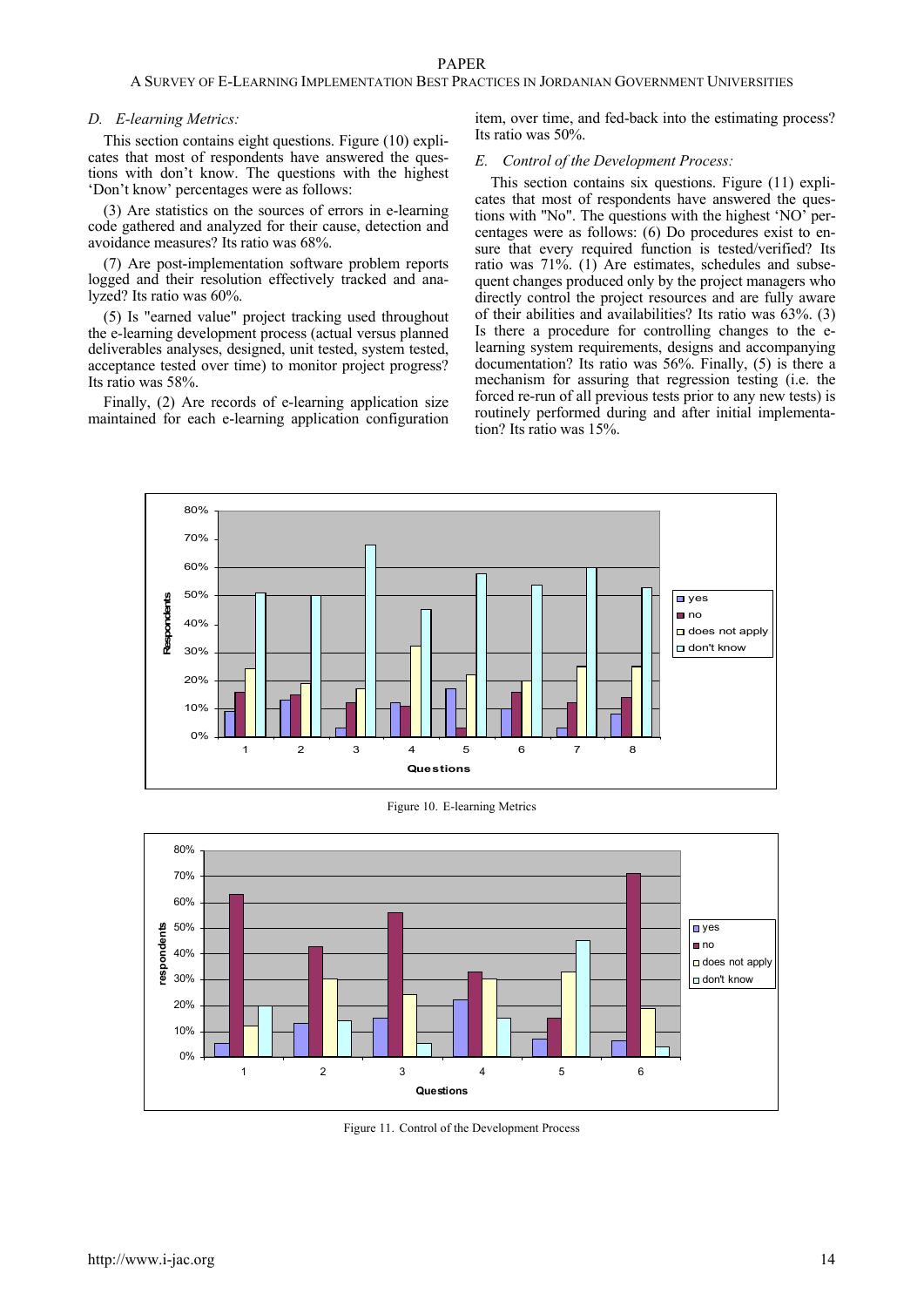# *F. Tools and Technology:*

This section contains seven questions. Figure (12) explicates that most of respondents have answered the questions with 'Yes'. The questions with the highest 'Yes' percentages were as follows:

(5) Are prototyping methods used in ensuring the requirements elements of the e-learning system? Its ratio was 79%.

(1) Are software tools used to assist in forward and/or backward tracing of e-learning system requirements to elearning designs through to code? Its ratio was 74%.

(2) Are design notations used in e-learning design? Its ratio was 55%.

(3) Are automated testing tools used (for example for capturing and replaying tests, or for ensuring logic paths coverage)? Its ratio was 43%.

(6) Is a data dictionary available for controlling and storing details of all data files and their fields? Its ratio was 40%.

(4) Are software tools used for tracking and reporting the status of the e-learning system? Its ratio was 30%.

Finally, (7) Are software tools used for e-learning project planning, estimating, scheduling, and critical path analysis? Its ratio was 28 %.

#### *G. Interviews:*

We investigated the problems associated with cost and effort estimation, the success rate of e-learning systems development, implementation and the reasons for project failure, by asking every interviewee the following questions:

- 1. How often do your E-learning system projects run over time?
- 2. What are the reasons for projects running over time?
- 3. How often do your E-learning system projects run over budget?
- 4. What are the reasons for E-learning system projects running over budget?
- 5. How many E-learning system projects proposed result in a delivered system?
- 6. What are the prime reasons for projects not resulting in a delivered E-learning system?
- 7. Do you have a well-defined and documented development process for building E-learning system projects?
- 8. What mechanisms do you employ to measure the success of a project?
- 9. At what stage in the development process do you employ these mechanisms?
- 10. What software tools do you use when developing a E-learning system project, what tasks do you use them for, and at what stage in the development are they used?
- 11. What is the average length of an E-learning system project, from inception to first delivered working system?

The survey was conducted in a qualitative manner using an in-depth one-to-one interview technique. All the answers were recorded on paper by the interviewer conducting the survey. The formal answers given to questions 1 and 3 did not correspond with the informal discussions held with mangers of projects in this survey. We concluded that we were often being given political answers to questions 1 and 3. In our opinion one of the prime reasons for going over budget on a software or E-learning system project is due to a failure to deliver on time.

Answers to questions 1 and 3 must be treated with some scepticism, we often felt that we were getting the university's politically approved answers to these questions. Questions 2 and 4 showed a lot of consistency in the interviewee's answers. All the interviewees mentioned one of the reasons for E-learning system projects running over time to be because of poor communication between themselves and their clients, late project changes by their clients, or poor understanding of the process of building an E-learning system on the behalf of the client. In our opinion these answers clearly indicate a problem with the requirements and analysis phases of most e-learning process.



Figure 12. Tools and Technology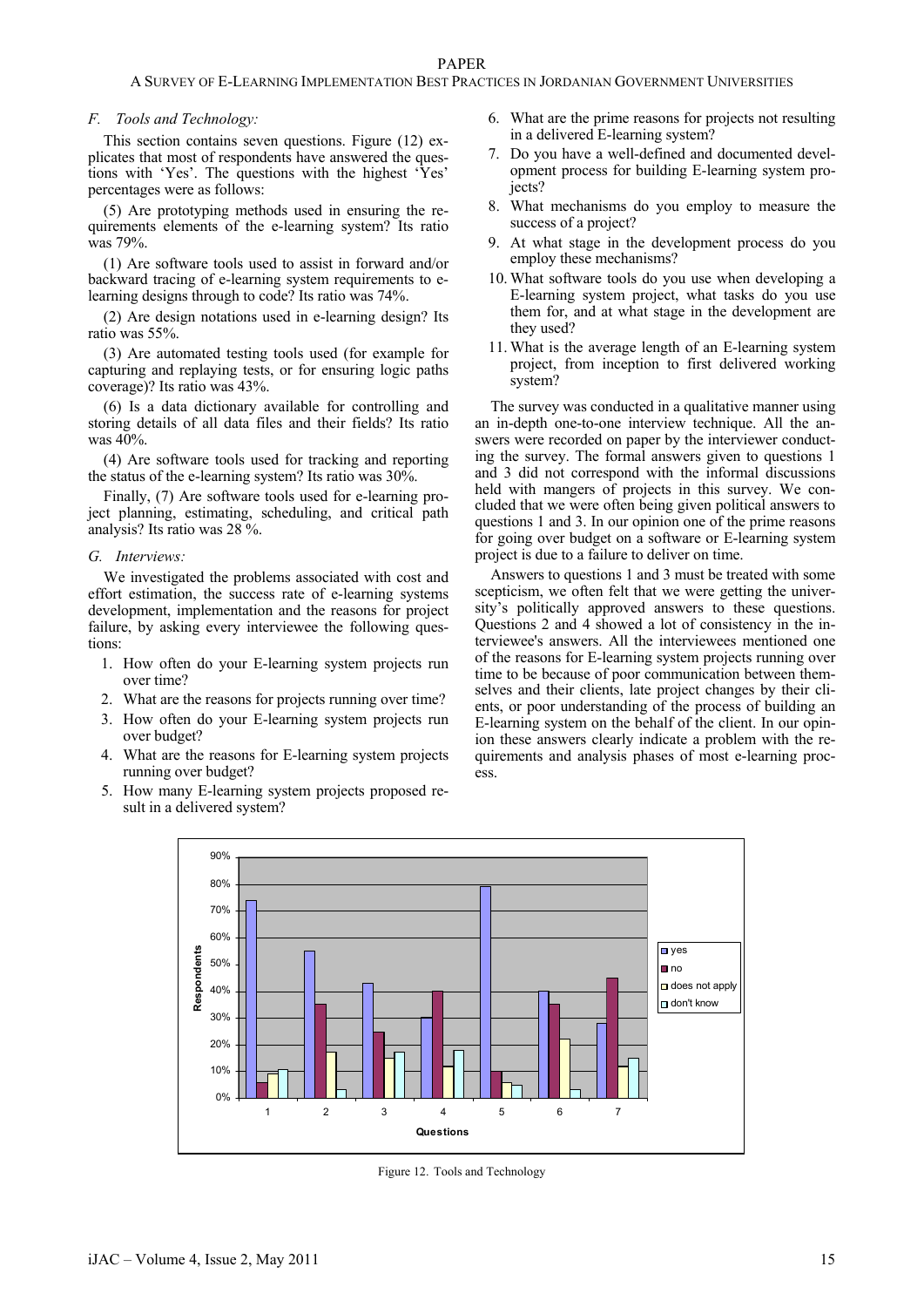Other reasons given for projects not delivering on time include poor project management, poor project effort estimation techniques, and inadequate testing procedures. The primary reason given for projects running over budget was also down to problems with the requirements phase of the E-learning system process. Other reasons given for projects running over budget include lack of resources, poor delivery of data/content, poor management, lack of professionalism and unforeseen costs.

Question 5 suffered similar problems to questions 1 and 3 previously. The answers varied in order to draw any valid conclusions. However like questions 2 and 4, question 6 was very illuminating, with five interviewees claiming lack of budget , eight interviewees claiming problems with analysis and requirements phases in their E-learning system processes seven interviewees claiming project management problems as a reason for project failure. The answers to question 6 further strengthen our claim that Elearning system processes being used in industry need to focus more on project management, analysis and requirements phases if they are going to increase the rate of successful projects.

For question 7 five of the twenty interviewees claimed to have a development process in place for building Elearning system. The others answers were using a development method that had been created in house.

When asked to describe the process of building an Elearning system all the interviewee's processes started with the development of a project Scoping document, which covered the requirements and design phases of an Elearning system project. The Scoping document was one of only two deliverables that were created in the vast majority of E-learning system processes used by the universities in this survey. The E-learning system being the second deliverable. For question 8 and 9 eight of the interviewees considered a project to be successful primarily if the client was happy with the deliverable, ten interviewees mentioned achieving budget and time estimates as a mechanism for measuring a project's success. Only tow interviewees mentioned passing a Testing phase as a mechanism for measuring project success and not one interviewee mentioned involving end users as a mechanism for validating the success of a project. All the interviewees measured success at the end of a project's lifecycle, or after the project had ended. There were no mechanisms in place to properly validate the project deliverables during development.

Question 10 was designed to highlight any tools that were being used consistently throughout the industry at specific stages in the development process or for specific E-learning system tasks. Unfortunately the question did not work very well with a number of the interviewees, who were unsure of my descriptions of the identified stages. However the answers showed some consistency among different universities in terms of the tools used e.g. Photoshop was the most popular raster image manipulation tool and Outlook Express was the most popular email client across all major operating system platforms. And all universities depend on tools in most cases of E-learning system. For question 11, the average development lifecycle time for the development of E-learning system is 6 months. Most E-learning system projects have a life cycle of 3 to 12 months.

# IV. RESULTS

The statistical analysis shows that e-learning metrics got the lowest ratio; which implies that the majority of respondents are not familiar with this practice. Tools and technology got the highest ratio; which implies that this practice is the most applied practice in these universities, and this reflects the widespread use of these tools in the development process worldwide. Organizational issues, standards and procedures and control of the development process got similar ratios. But, for the organizational issues, and standards and procedures, the majority of respondents answered with "No". This implies that the majority of respondents are not familiar with these two practices. For the control of development process practice the majority of respondents answered with "no". This implies that the respondents are not familiar with this practice, but they don't apply it, and this leads one to say that the implementation process models used by these universities are ad hoc.

The previous results show that there is a weakness in the application of e-learning system best practices in Jordanian universities, especially in organizational issues, standards and procedures, e-learning metrics, and the control of the development process. Universities show a high adoption ratio for using web tools and technology in the development and implementation process of e-learning systems.

The respondents provided a wide variety of information about their e-learning implementation practices, and it is difficult to draw overarching generalizations based on the evidence provided. Nevertheless, three main conclusions can be drawn:

- 1. there is a wide variety of different e-learning practices in Jordanian universities.
- 2. e-learning is still very much in its infancy across most of the continent.
- 3. there is much enthusiasm amongst respondents for developing the potential of e-learning in their universities.

However, respondents also identified key constraints in seeking to implement and develop e-learning practices, including the lack of infrastructure, the need for appropriate training and capacity development, a lack of relevant digital content, and the cost of implementation. Typical responses thus include the following:

- 1. Our universities e-learning developments are still at an infancy stage in that we are still working on trying to identify a suitable e-learning platform to adopt for our content development and learner management.
- 2. Lack of awareness from most of the teachers and heads of our Universities that the use of e-Learning could be a benefice for the teaching or training.
- 3. lack of financial resources to support the training of the trainers, the production of the contents of e-Learning, to adopt another context.

As a result of the investigation into the issue of elearning best practice, the survey engaged with a wide range of stakeholders from different e-learning projects from across Jordanian universities. As a result of investigating these e-learning projects, a number of different levels of maturity could be distinguished in terms of their